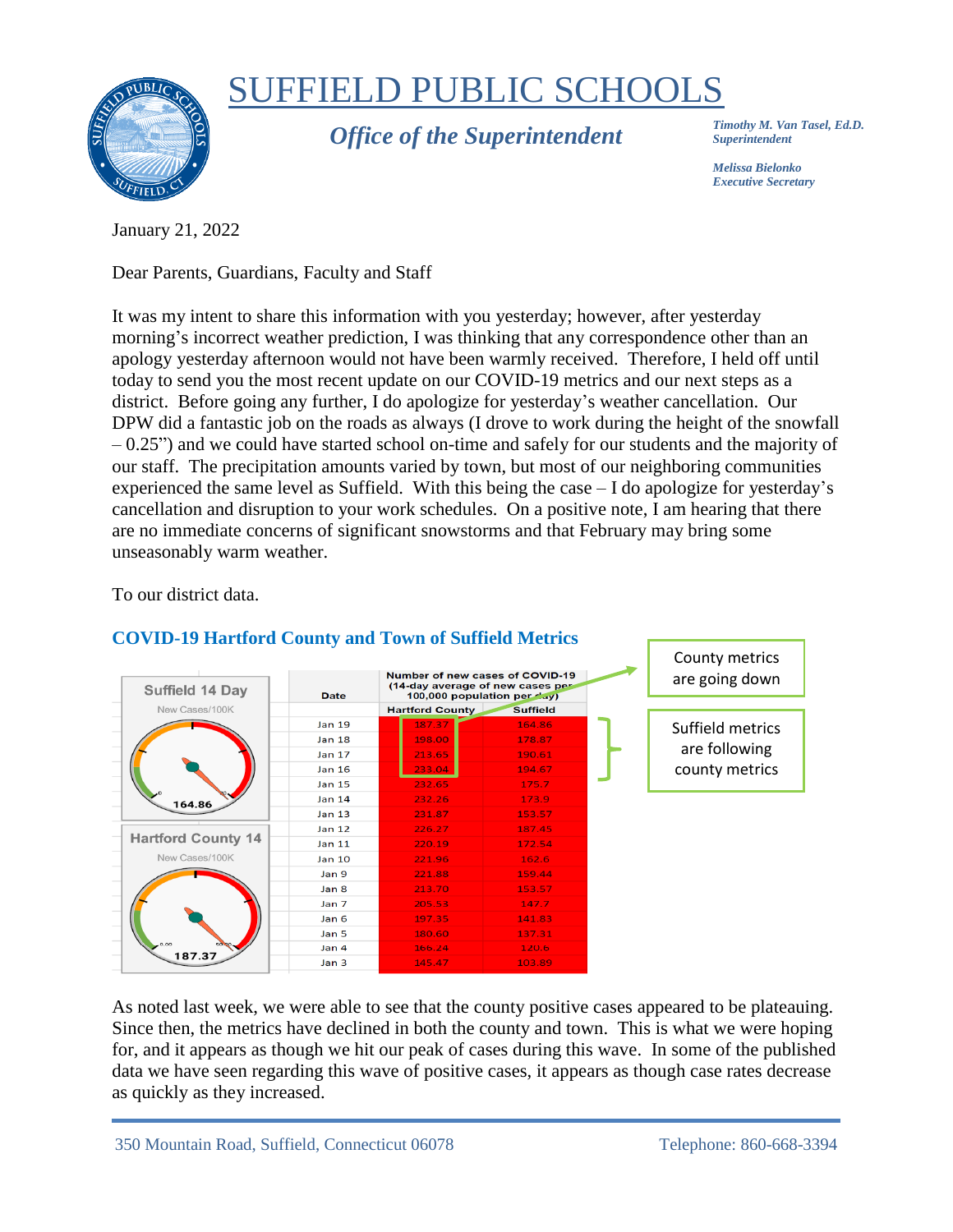#### **COVID-19 Suffield Public Schools COVID-19 Trend History**

|                                   | $\bar{a}$<br>ෑ<br>Ñ     | Dec<br>∼<br>$\sim$ | -Dec<br>28     | Dec<br>Ō<br>Ñ | 30-Dec         | -Dec<br>$\div$<br>$\infty$ | $3-$ Jan       | -Jan<br>÷   | 5-Jan | <b>GEL</b><br>Ö | lan | 휵<br>$\circ$ | εē<br>$\overline{\phantom{0}}$ | $\frac{5}{2}$<br>$\overline{\mathbf{C}}$ | -Jan<br>$\infty$<br>$\overline{\phantom{0}}$ | net-<br>$\vec{a}$<br>$\overline{\phantom{0}}$ | $8 - Jan$<br>⊣ | $9-$ Jan<br>a  | $\overline{a}$<br>–<br>$\overline{0}$ |
|-----------------------------------|-------------------------|--------------------|----------------|---------------|----------------|----------------------------|----------------|-------------|-------|-----------------|-----|--------------|--------------------------------|------------------------------------------|----------------------------------------------|-----------------------------------------------|----------------|----------------|---------------------------------------|
| # of Confirmed Cases              | 7                       | 24                 | 11             | 17            | 11             | 10                         | 68             | 10          | 8     | 3               | 9   | 66           | 9                              | 9                                        | 7                                            | 4                                             | 28             | 3              |                                       |
|                                   |                         |                    |                |               |                |                            |                |             |       |                 |     |              |                                |                                          |                                              |                                               |                |                |                                       |
| # of Students Quarantined         | 101                     | 84                 | 85             | 86            | 91             | 89                         | 111            | 149         | 180   | 183             | 152 | 161          | 107                            | 81                                       | 91                                           | 93                                            | 39             | 35             | 32                                    |
|                                   |                         |                    |                |               |                |                            |                |             |       |                 |     |              |                                |                                          |                                              |                                               |                |                |                                       |
| # of Certified Staff Quarantined  | 1                       |                    | 3              | 4             | $\overline{ }$ | 8                          | 10             | 16          | 16    | 14              | 14  | 3            | 4                              | 3                                        | 3                                            | 3                                             | 6              | $\Omega$       | n                                     |
|                                   |                         |                    |                |               |                |                            |                |             |       |                 |     |              |                                |                                          |                                              |                                               |                |                |                                       |
| # of Non-Cert. Staff Quarantined  | $\mathbf{1}$            | $\mathcal{P}$      | $\overline{2}$ | 4             | 5              | 5                          | $\overline{2}$ | 5           | 5     | 6               | 6   | 8            | 6                              | 5                                        | 8                                            | 8                                             |                | $\overline{2}$ | <sup>0</sup>                          |
| Cert. & Non-Cert. Staff Totals    | $\overline{\mathbf{z}}$ | 4                  | 5              | 8             | 12             | 13                         | 12             | 21          | 21    | 20              | 20  | 11           | 10                             | 8                                        | 11                                           | 11                                            |                | 2              | <sup>0</sup>                          |
|                                   |                         |                    |                |               |                |                            |                |             |       |                 |     |              |                                |                                          |                                              |                                               |                |                |                                       |
| <b>Student &amp; Staff Totals</b> | 103                     | 88                 | 90             | 94            | 103            | 102 <sub>1</sub>           |                | 123 170 201 |       | 203             | 172 | 172          | 117                            | 89                                       | 102                                          | 104                                           | 46             | 37             | 32                                    |

#### **SPS Student Absence Reporting**

|                                        |                                                                                                                                    | $24 - De$               |    | $28 - Dec$ | 29-Dec         | ခို<br>ဆွ      | ನ                     | ؋<br>3-Jan            | $4$ -Jan                                    | S-Jan                 | 6-Jan                    | 7-Jan                | $10 - Jan$ | $11$ -Jan          | <u>다</u>                         | $13$ -Jan              | $14 -$ Jar                       | $18 - Jan$              | 19-Jan                 | $20$ -Jan         |
|----------------------------------------|------------------------------------------------------------------------------------------------------------------------------------|-------------------------|----|------------|----------------|----------------|-----------------------|-----------------------|---------------------------------------------|-----------------------|--------------------------|----------------------|------------|--------------------|----------------------------------|------------------------|----------------------------------|-------------------------|------------------------|-------------------|
|                                        | # of Confirmed Cases                                                                                                               | 7                       | 24 | 11         | 17             | 11             | 10                    | 68                    | 10                                          | 8                     | 3                        | 9                    | 66         | 9                  | 9                                | $\overline{7}$         | 4                                | 28                      | 3                      | $\mathbf{1}$      |
|                                        |                                                                                                                                    |                         |    |            |                |                |                       |                       |                                             |                       |                          |                      |            |                    |                                  |                        |                                  |                         |                        |                   |
|                                        | # of Students Quarantined                                                                                                          | 101                     | 84 | 85         | 86             | 91             | 89                    | 111                   | 149                                         | 180                   | 183                      | 152                  | 161        | 107                | 81                               | 91                     | 93                               | 39                      | 35                     | 32                |
|                                        | # of Certified Staff Quarantined                                                                                                   | 1                       | 2  | 3          | 4              | 7              | 8                     | 10                    | 16                                          | 16                    | 14                       | 14                   | 3          | 4                  | 3                                | 3                      | 3                                | 6                       | 0                      | 0                 |
|                                        | # of Non-Cert. Staff Quarantined                                                                                                   | $\mathbf{1}$            | 2  | 2          | $\overline{a}$ | 5              | 5                     | $\overline{2}$        | 5                                           | 5                     | 6                        | 6                    | 8          | 6                  | 5                                | 8                      | 8                                | 1                       | $\overline{2}$         | $\Omega$          |
|                                        | Cert. & Non-Cert. Staff Totals                                                                                                     | $\overline{\mathbf{2}}$ | 4  | 5          | 8              | 12             | 13                    | 12                    | 21                                          | 21                    | 20                       | 20                   | 11         | 10                 | 8                                | 11                     | 11                               | $\overline{\mathbf{z}}$ | 2                      | 0                 |
|                                        |                                                                                                                                    |                         |    |            |                |                |                       |                       |                                             |                       |                          |                      |            |                    |                                  |                        |                                  |                         |                        |                   |
|                                        | <b>Student &amp; Staff Totals</b>                                                                                                  | 103                     | 88 | 90         | 94             | 103            | 102                   | 123                   | 170                                         | 201                   | 203                      | 172                  | 172        | 117                | 89                               | 102                    | 104                              | 46                      | 37                     | 32                |
|                                        | reassured that the potential for school-based transmission has significantly decreased since the                                   |                         |    |            |                |                |                       |                       |                                             |                       |                          |                      |            |                    |                                  |                        |                                  |                         |                        |                   |
|                                        | beginning of the month.                                                                                                            |                         |    |            |                |                |                       |                       |                                             |                       |                          |                      |            |                    |                                  |                        |                                  |                         |                        |                   |
|                                        | <b>SPS Student Absence Reporting</b>                                                                                               |                         |    |            |                |                |                       |                       |                                             |                       |                          |                      |            |                    |                                  |                        |                                  |                         |                        |                   |
|                                        | Student Isolation (Parent-Reported Positive Cases)                                                                                 |                         |    |            |                | 1/1<br>0       | 1/2<br>$\overline{2}$ | 1/3<br>$\overline{2}$ | 1/5<br>1/4<br>$\overline{2}$<br>$\mathbf 0$ | 1/6<br>$\overline{2}$ | 1/7<br>3                 | 1/8<br>1/9<br>3<br>5 | 1/10<br>18 | 1/11<br>5          | 1/12<br>3                        | 1/13<br>$\overline{2}$ | 1/14<br>1/17<br>3<br>3           | 1/18<br>$\mathbf{1}$    | 1/19<br>$\overline{2}$ | 1/20<br>1/21<br>0 |
|                                        | Student Quarantine (Exposures/Symptoms/Family Member) - "Powerschool Remote"                                                       |                         |    |            |                | ÷,             | ÷,                    | 5                     | 11<br>25                                    | 27                    | ÷,                       | ÷,<br>$\Delta$       | 25         | 34                 | 54                               | 44                     | $\overline{7}$<br>$\blacksquare$ | 24                      | 13                     | ÷,                |
|                                        | Students Absent - "Powerschool Absent Excused & Unexcused"                                                                         |                         |    |            |                | ÷.             | ÷.                    | 56                    | 38<br>45                                    | 38                    | $\ddot{\phantom{a}}$     | ÷,<br>$\overline{a}$ | 29         | 22                 | 15                               | 23                     | 24<br>$\ddot{\phantom{a}}$       | 13                      | 13                     | 22<br>$\sim$      |
|                                        | Student Isolation (Parent-Reported Positive Cases)                                                                                 |                         |    |            |                | $\overline{2}$ | $\overline{2}$        | $\overline{4}$        | $\overline{2}$<br>$\mathbf{1}$              | 1                     | $\overline{2}$           | $\mathbf{0}$<br>6    | 22         | 5                  | 3                                | $\overline{4}$         | $\mathbf 0$<br>$\overline{7}$    | $\overline{2}$          | 0                      | $\mathbf{1}$      |
|                                        | Student Quarantine (Exposures/Symptoms/Family Member) - "Powerschool Remote"                                                       |                         |    |            |                | J.             | t.                    | $\overline{7}$        | $\overline{4}$<br>16                        | 37                    | $\overline{\phantom{a}}$ | t.                   | 16         | 23                 | 30                               | 32                     | 40                               | 6                       | 16                     | 15<br>÷.          |
|                                        | Students Absent - "Powerschool Absent Excused & Unexcused"                                                                         |                         |    |            |                |                |                       | 56                    | 45<br>32                                    | 26                    | ÷,                       |                      | 51         | 37                 | 24                               | 26                     | 35                               | 30                      | 20                     | 29<br>à.          |
|                                        | Student Isolation (Parent-Reported Positive Cases)                                                                                 |                         |    |            |                | $\overline{7}$ | 3                     | 4                     | $\mathbf{1}$<br>3                           | $\mathbf{1}$          | $\mathbf{0}$             | 3<br>$\overline{2}$  | 20         | $\mathbf{1}$       | $\overline{2}$                   | 2                      | $\mathbf{1}$<br>5                | $\mathbf{1}$            | $\mathbf{1}$           | $\mathbf{1}$      |
|                                        | Student Quarantine (Exposures/Symptoms/Family Member) - "Powerschool Remote"                                                       |                         |    |            |                | ×,             |                       | 1                     | $\mathbf{1}$<br>17                          | 24                    | NA                       |                      | 12         | 18                 | 21                               | 18                     | 20                               | 13                      | 14                     |                   |
|                                        | Students Absent - "Powerschool Absent Excused & Unexcused"                                                                         |                         |    |            |                |                |                       | 54                    | 54<br>40                                    | 32                    | ÷.                       |                      | 29         | 31                 | 28                               | 26                     | 44                               | 27                      | 18                     | 32<br>$\sim$      |
|                                        |                                                                                                                                    |                         |    |            |                |                |                       |                       |                                             |                       |                          |                      |            |                    |                                  |                        |                                  |                         |                        |                   |
| AWS<br>MIS<br><b>SMS</b><br><b>SHS</b> | Student Isolation (Parent-Reported Positive Cases)<br>Student Quarantine (Exposures/Symptoms/Family Member) - "Powerschool Remote" |                         |    |            |                | $\mathbf{1}$   | 9                     | 13<br>$\mathbf{1}$    | 5<br>3<br>$\overline{2}$<br>14              | $\mathbf{1}$<br>19    | 4<br><b>NA</b>           | 6<br>9               | 9<br>13    | $\mathbf{1}$<br>13 | $\overline{4}$<br>$\overline{7}$ | $\mathbf 0$<br>10      | $\mathbf 0$<br>$\overline{7}$    | 4<br>3<br>3             | $\mathbf{1}$<br>$5\,$  | $\overline{2}$    |

| Date      | <b>Registered</b> | <b>Tested</b> | <b>Positive</b> | % Tested | % Positive |
|-----------|-------------------|---------------|-----------------|----------|------------|
| 20-Dec    | 301               | 169           | 2               | 56.1%    | 1.2%       |
| 29-Dec    | 447               | 136           | 17              | 30.4%    | 12.5%      |
| 3-Jan     | 670               | 313           | 19              | 46.7%    | 6.1%       |
| 6-Jan     | 757               | 306           | 17              | 40.4%    | 5.6%       |
| $10$ -Jan | 814               | 351           | 21              | 43.10%   | 6%         |
| $13$ -Jan | 832               | 252           | 5               | 30.3%    | 2.0%       |
| $18$ -Jan | 875               | 324           | TBD             | 37%      | TBD        |